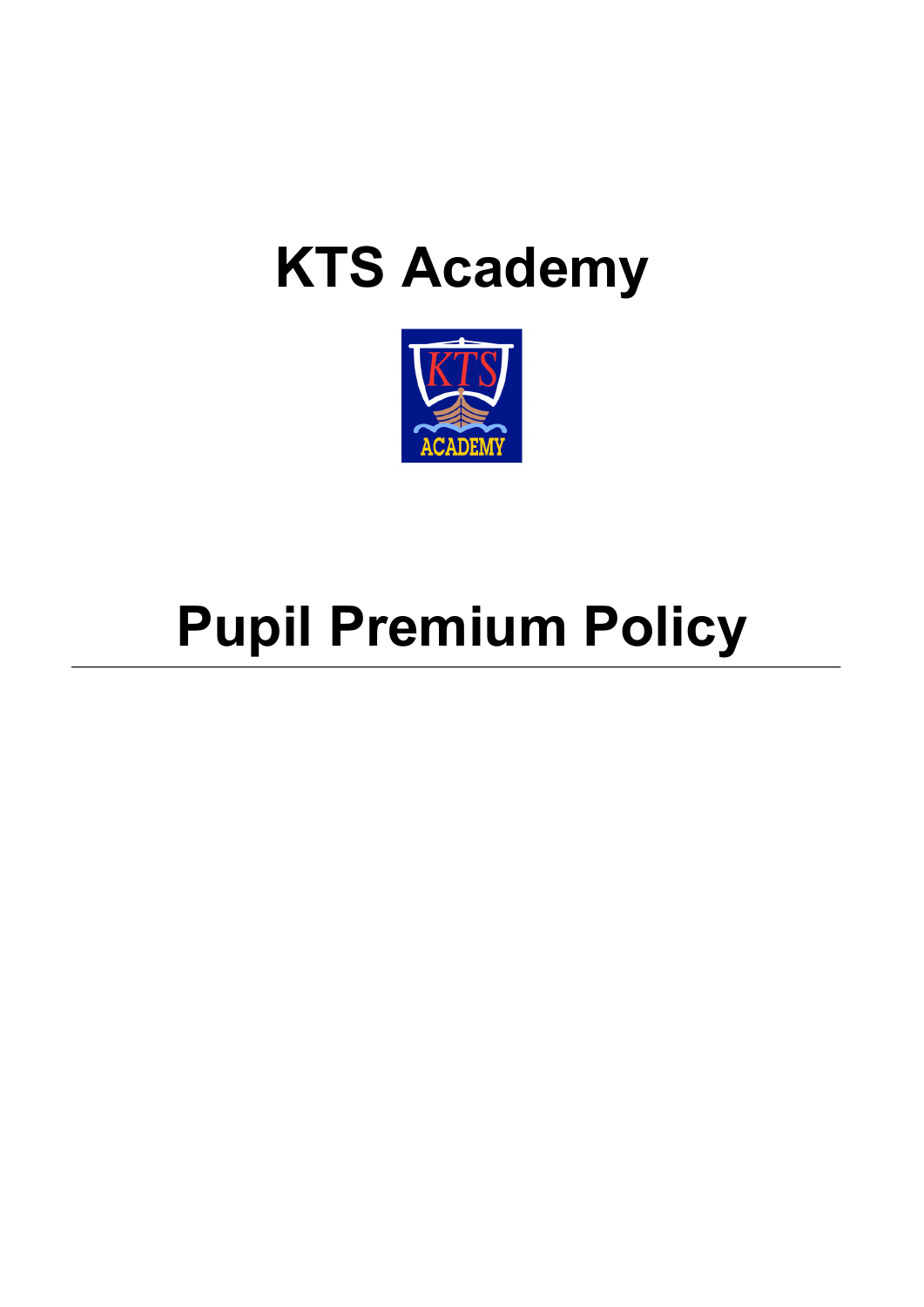## **Contents:**

#### **Statement of intent**

#### Pupil Premium Grant

- 1. Our Objectives
- 2. Our Strategies
- 3. Potential Measures
- 4. Reporting

Appendix 1 - Pupil Premium Reporting Template for the School Website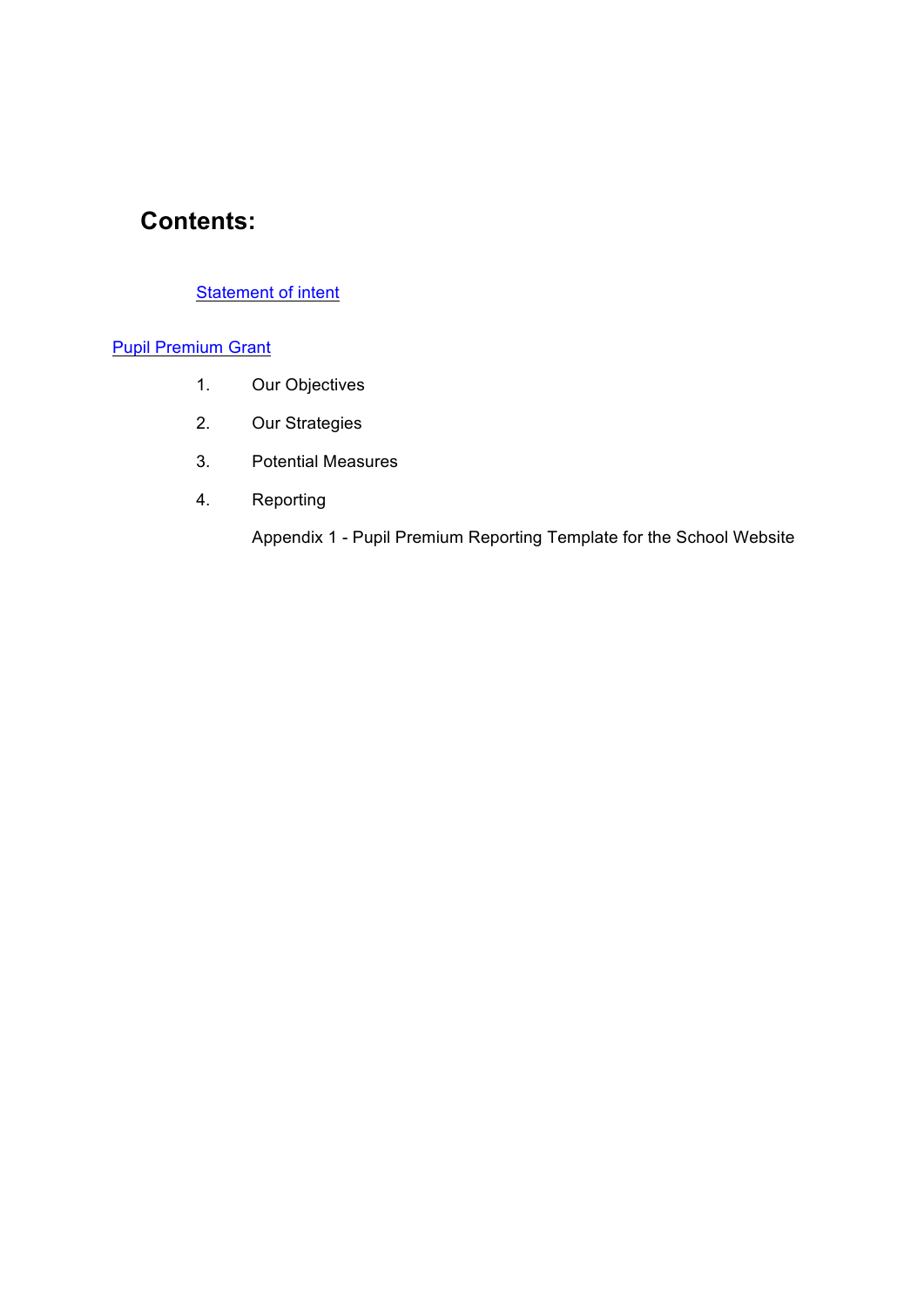## **Statement of intent**

At KTS Academy, we believe that by having the highest expectations of all learners the highest possible standards will be achieved.

The school receives additional funding in the form of Pupil Premium for children entitled to free school meals in the last 6 years, children in care and children of parents in the armed forces.

From September 2014, pupils recently adopted from care under the Adoption and Children Act 2002 and children who have left care under a Special Guardianship or Residence Order will also be eligible for additional funding.

The amount of funding available, the school's aims in spending the funding, policy and procedures for ensuring these aims are met and reporting measures are all provided in this Pupil Premium Policy.

| <b>Signed by</b>      |        |                           |               |
|-----------------------|--------|---------------------------|---------------|
| <b>K</b> Thompson     |        | <b>Headteacher</b>        | Date: 12.3.15 |
| <b>Bowman</b>         |        | <b>Chair of Governors</b> | Date: 12.3.15 |
| <b>Reviewed date:</b> | 1.9.17 |                           |               |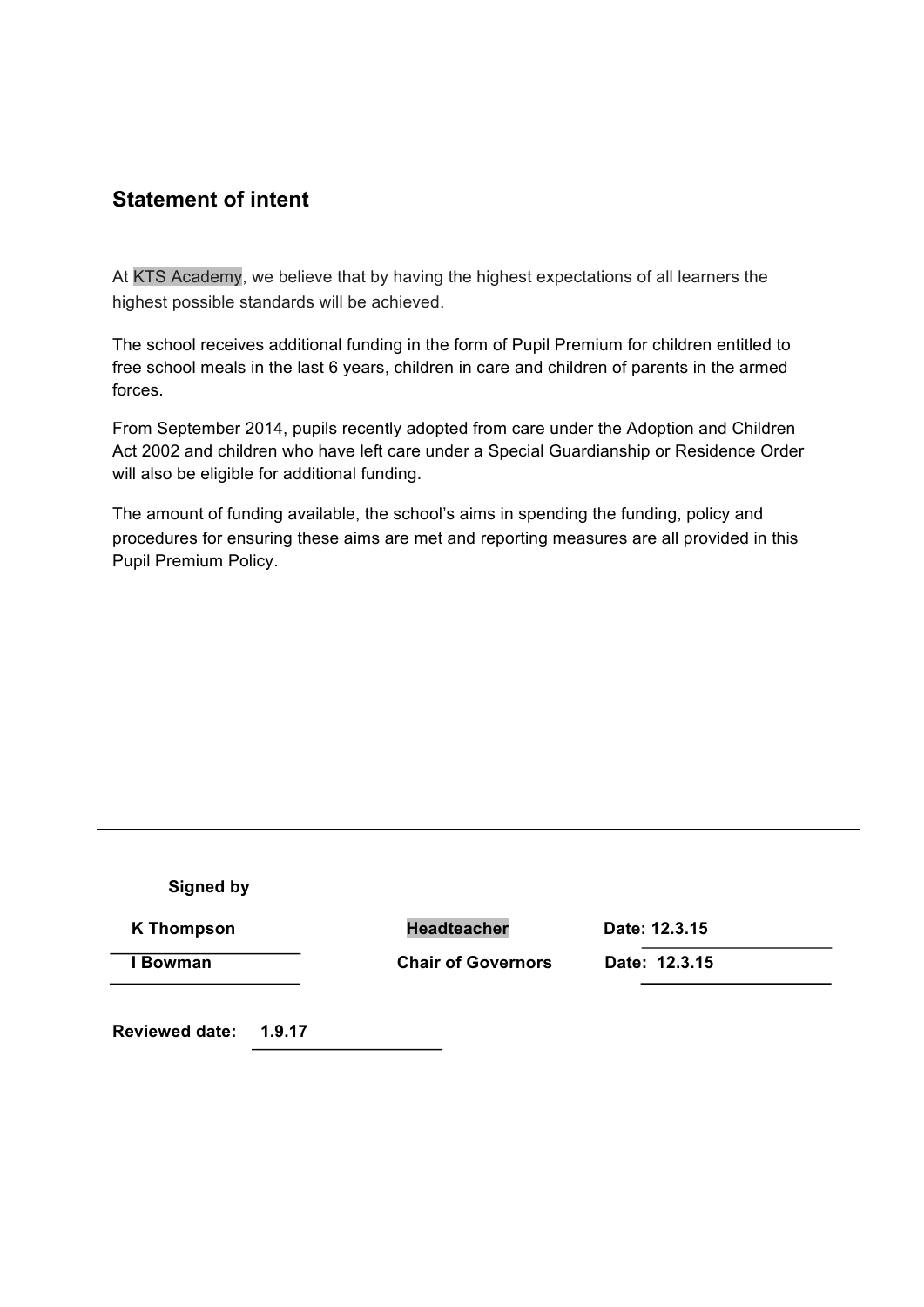## **1. Pupil Premium Grant**

1.1. In the academic year 2017/18 the Pupil Premium Grant is available as follows:

| Disadvantaged pupil                                                                                                                                        | <b>Pupil Premium per</b><br>pupil |
|------------------------------------------------------------------------------------------------------------------------------------------------------------|-----------------------------------|
| Pupils in Reception to Year six entitled to free<br>school meals in the previous six years (Ever 6<br>FSM).                                                | £1,320                            |
| Pupils in year groups 7 to 11 entitled to free school<br>meals in the previous six years (Ever 6 FSM).                                                     | £935                              |
| Looked After Children (LAC).                                                                                                                               | £1,900                            |
| Children adopted from care under the Adoption and<br>Children Act 2002 and children who have left care<br>under a Special Guardianship or Residence Order. | £1,900                            |
| Pupils recorded as Ever 4 Service Child or in<br>receipt of a child pension from the Ministry of<br>Defence (Service Children).                            | £300                              |

## **2. Our Objectives**

- 1.1. Provide additional educational support to raise the achievement of our pupils in receipt of Pupil Premium.
- 1.2. Narrow the gap between the educational achievement of these pupils and their peers.
- 1.3. Address underlying inequalities, as far as possible, between these pupils and others.
- 1.4. Ensure that the Pupil Premium funds reach the pupils who need them most.
- 1.5. Make a significant impact on the education and lives of these pupils.
- 1.6. Work in partnership with the parents of pupils to collectively ensure their success.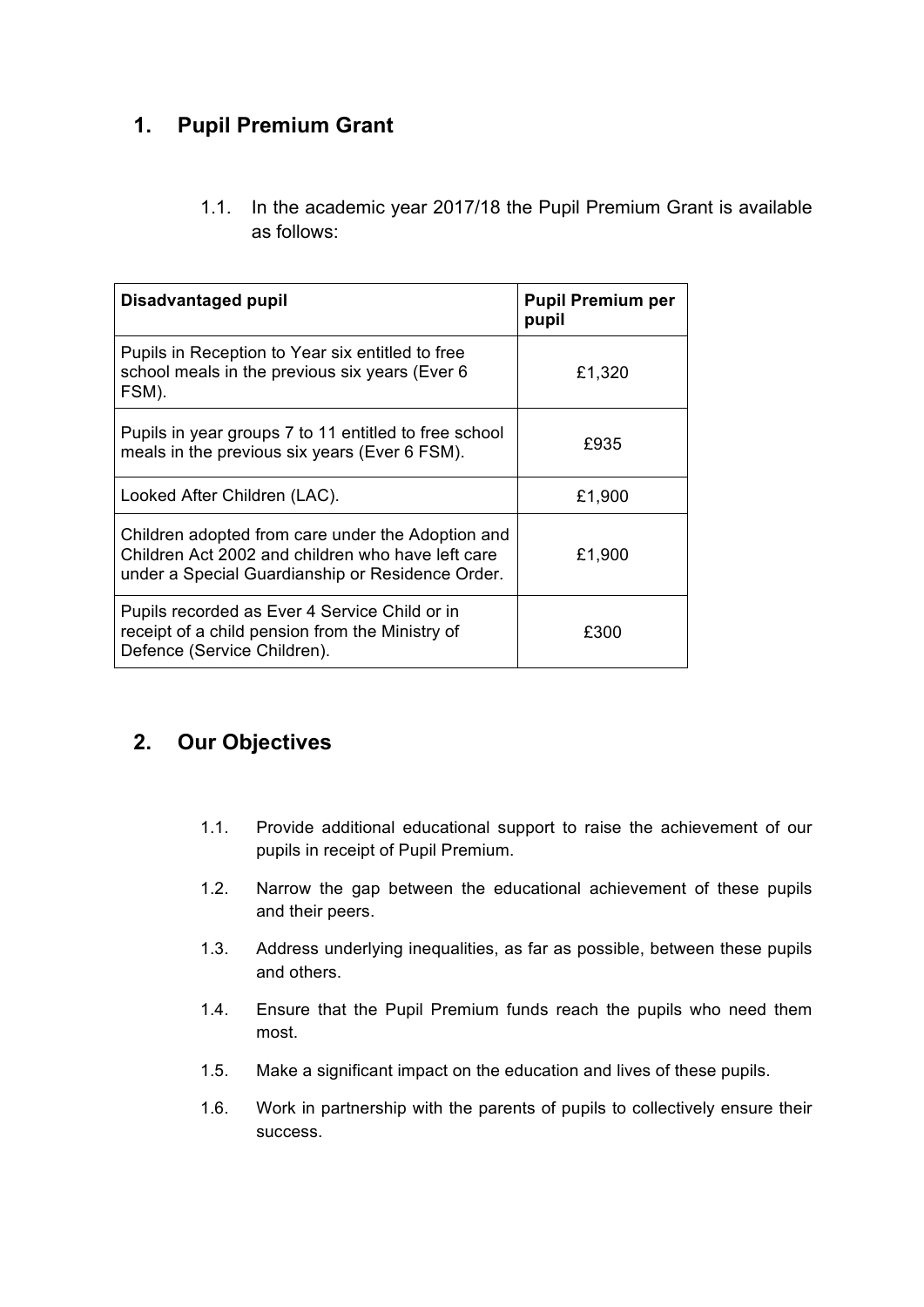## **3. Our Strategies**

- 1.1. Assigning a Pupil Premium Lead to champion the educational needs of Pupil Premium recipients and ensure the implementation of this policy.
- 1.2. Ensuring Pupil Premium funds can be identified within the school's budget.
- 1.3. The Headteacher, in consultation with the Pupil Premium Lead, governors, staff and parents, will decide how funds are spent.
- 1.4. Assessing the individual provisions required for each pupil in receipt of Pupil Premium.

### **4. Potential Measures**

- 1.1. Providing 1:1 and small group work with experienced staff to address specific knowledge gaps.
- 1.2. Reducing class sizes to improve opportunities for effective teaching.
- 1.3. Creating additional teaching and learning opportunities using teaching assistants.
- 1.4. Targeting English and maths in pupils below age expectations.
- 1.5. Allocating funds to enable these pupils to participate in extra-curricular activities.

### **5. Reporting**

- 1.1. The School will monitor, evaluate and review the success of the impact of Pupil Premium Funding in terms of improving educational outcomes and cost effectiveness.
- 1.2. The Pupil Premium lead (currently the Deputy Head) will report annually to the governing body and parents on how effective Pupil Premium spending has been and what impact has been made.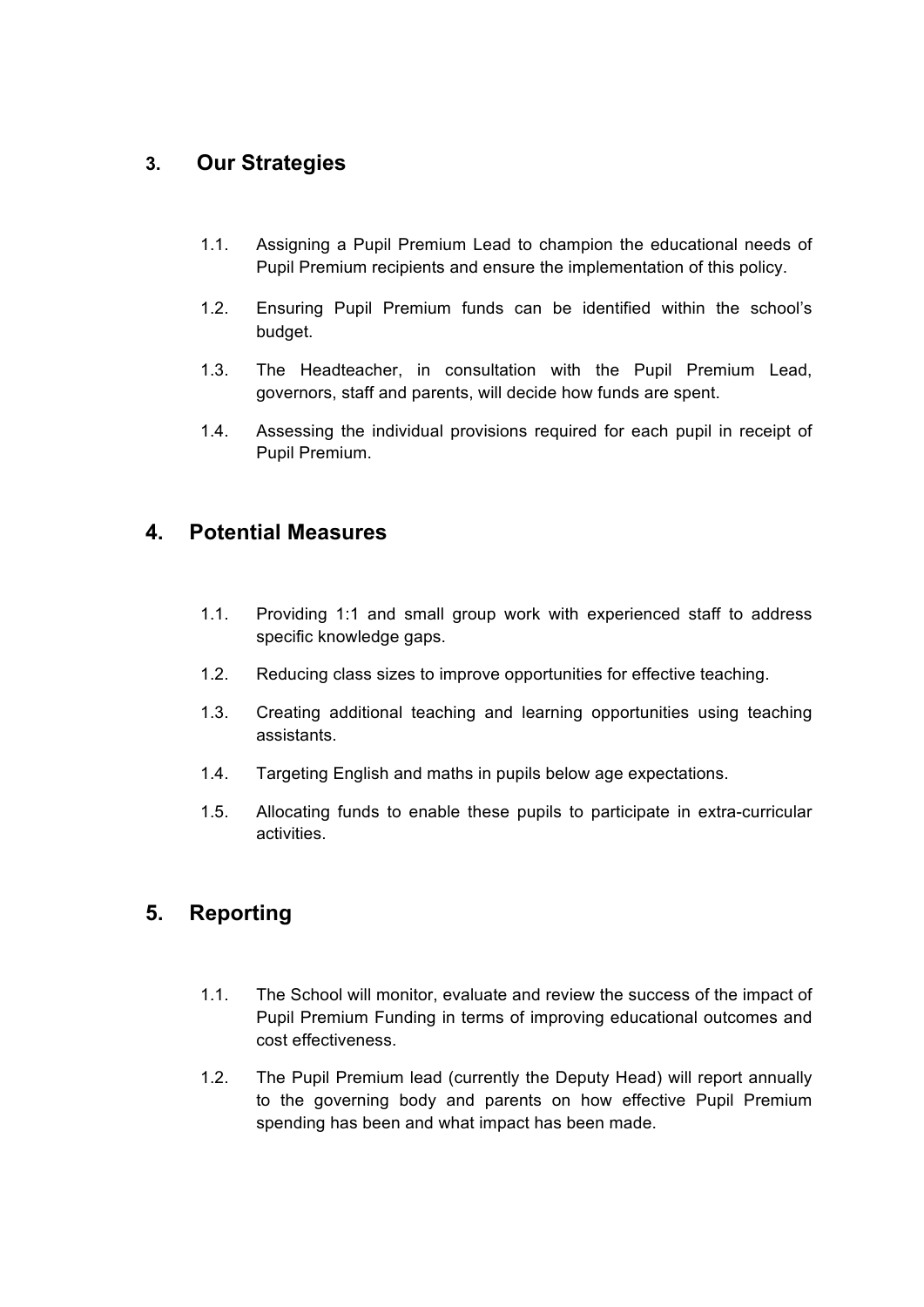- 1.3. Information regarding Pupil Premium spending will be published on the school's website (see Appendix 1).
- 1.4. For parents of pupils in receipt of Pupil Premium, personal information will be sent home in pupils' progress reports.
- 1.5. This information will lead the thinking in the development of additional or alternative strategies and interventions to further improve the attainment of these pupils.